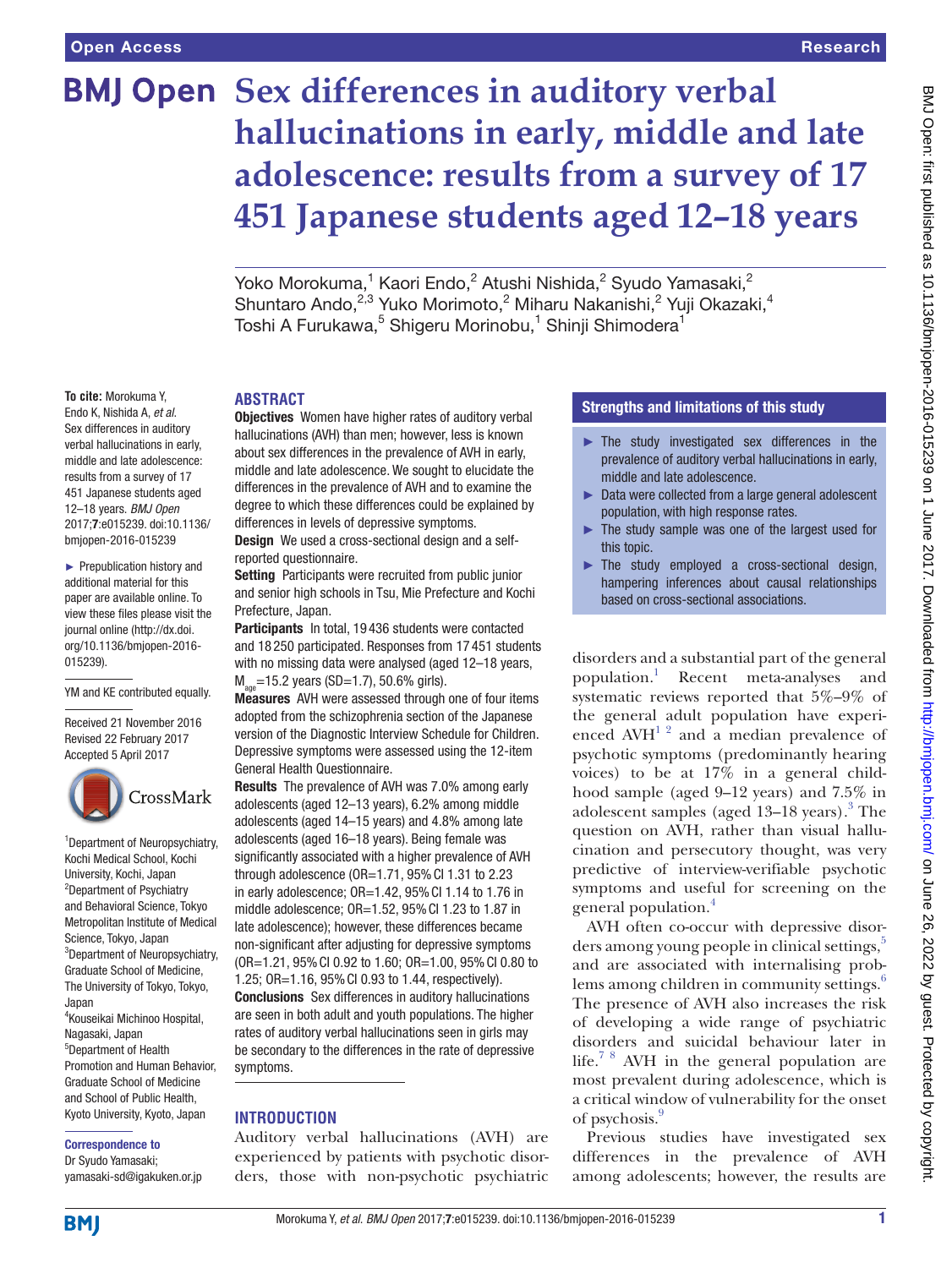controversial. A meta-analysis showed that men are at a higher risk of the onset of psychotic disorders.<sup>10</sup> However, among persons with psychosis and with clinical high-risk status, women tend to experience more auditory hallucinations than men.<sup>11 12</sup> In general adult populations, women have a higher incidence of positive psychotic symptoms,<sup>13</sup> specifically auditory hallucinations,<sup>1415</sup> compared with men. This sex difference may be mediated by depressive symptoms.<sup>13 15</sup> Similarly, girls report slightly more hallucinations than boys do.<sup>16</sup> In contrast, Kelleher *et al* reported that (non-specified) psychotic symptoms are typically more prevalent among mid-adolescent boys than among girls $17$ ; however, these studies had a limited sample size. Recently, a large population-based survey of 9646 Norwegian adolescents reported that being a woman was significantly associated with a higher prevalence of AVH, and that the difference was mediated by affective symptoms[.18](#page-4-2) However, the age range of that study sample was 16–19 years. No study has investigated sex differences in the prevalence of AVH from early to late adolescence in a large population-based survey.

Therefore, we investigated sex differences in the prevalence of AVH among early, middle and late adolescents using data from a large population-based survey of 17 451 Japanese adolescents aged 12–18 years. We also explored the degree to which any differences in this regard could be explained by differences in the levels of depressive symptoms in each age group.

### **Methods**

#### **Study design and procedure**

We employed an anonymous, cross-sectional survey in Japan with adolescents from public junior high schools (grades 7–9, age range=12–15 years) and public senior high schools (grades 10–12, age range=15–18 years). The survey was conducted between 2008 and 2009, using a self-reported questionnaire. The principal investigators asked all heads and administrators of public junior high schools in Tsu, Mie Prefecture, and public junior high and senior high schools in Kochi Prefecture to participate. Of the 138 junior and 36 senior high schools invited, 47 (34%) and 30 (83%) participated, respectively.

Parents were informed of the research project by letter and asked to notify the school if they did not want their children to participate. On the day of the survey, the students were also given the choice of opting out. Each teacher reported the number of students present and absent on the day of the survey. This study was approved by the ethics committees of the Tokyo Metropolitan Institute of Medical Science, Mie University School of Medicine, and Kochi Medical School.

### **Participants**

In total, 19436 students were recruited. Among those, 798 were absent on the day of the survey, 388 declined to participate and 18250 agreed to. Among those agreeing, 799 were excluded from the analysis because of incomplete

<span id="page-1-0"></span>

| Age and sex breakdown of the 17451 adolescents<br><b>Table 1</b> |             |               |              |  |  |  |  |
|------------------------------------------------------------------|-------------|---------------|--------------|--|--|--|--|
| Age (years)                                                      | Male, n (%) | Female, n (%) | Total<br>(n) |  |  |  |  |
| $12 - 13$                                                        | 1826 (52.0) | 1687 (48.0)   | 3513         |  |  |  |  |
| $14 - 15$                                                        | 2956 (50.3) | 2920 (49.7)   | 5876         |  |  |  |  |
| $16 - 18$                                                        | 3838 (47.6) | 4224 (52.4)   | 8062         |  |  |  |  |
| Total                                                            | 8620 (49.4) | 8831 (50.6)   | 17451        |  |  |  |  |

answers to the questions regarding psychotic-like experiences. Therefore, responses from 17451 students (aged 12–18 years,  $M_{\text{age}}$ =15.2 years (SD=1.7), 50.6% girls) were analysed (valid response rate=89.8%). [Table](#page-1-0) 1 shows the adolescent groups by age and sex.

#### **Measures**

Participants were asked to complete an anonymous, self-reported questionnaire including questions about age, sex, AVH and depressive symptoms.

#### Auditory verbal hallucinations

AVH were assessed through one of four items adopted from the schizophrenia section of the Diagnostic Interview Schedule for Children (DISC-C).[19](#page-4-3) A Japanese version of the DISC-C was developed using a translation and back-translation method and has already been used in several previous studies conducted in Japan.<sup>20–24</sup> AVH were assessed with the item, 'Have you ever heard voices that other people cannot hear?' Answers were provided on the following four-point scale: 'no', 'maybe', 'yes, once' and 'yes, twice or more'. In addition, we asked participants if they had experienced AVH within the last 6months. We defined adolescents who answered 'yes, once' or 'yes, twice', and those who had experienced AVH within the last 6months as those who had experienced AVH, and all the others as those who had not experienced AVH.

#### Depressive symptoms

Depressive symptoms were assessed using a 12-item General Health Questionnaire (GHQ-12). The GHQ-12 is one of the most widely used self-report measures for assessing depression. $^{25}$  It has been used and validated in younger samples, as well as in adults. $26$  In addition, previous studies have established the validity and reliability of the Japanese version of this instrument.<sup>27</sup> A four-point scale recorded into binary scoring (0-0-1-1) was used for the GHQ's 12 items. Responses for each question were added together to form a total score ranging from 0 (best possible) to 12 (worst possible).

### **Statistical analysis**

We examined the effect of sex differences on the prevalence of AVH, using multivariate logistic regression. We initially tested the interaction effect between sex and age on the prevalence of AVH, to determine if the effect of sex was modified by age. Then, we calculated the OR of the effect of sex differences on the prevalence of AVH. In addition to the crude OR, we calculated the adjusted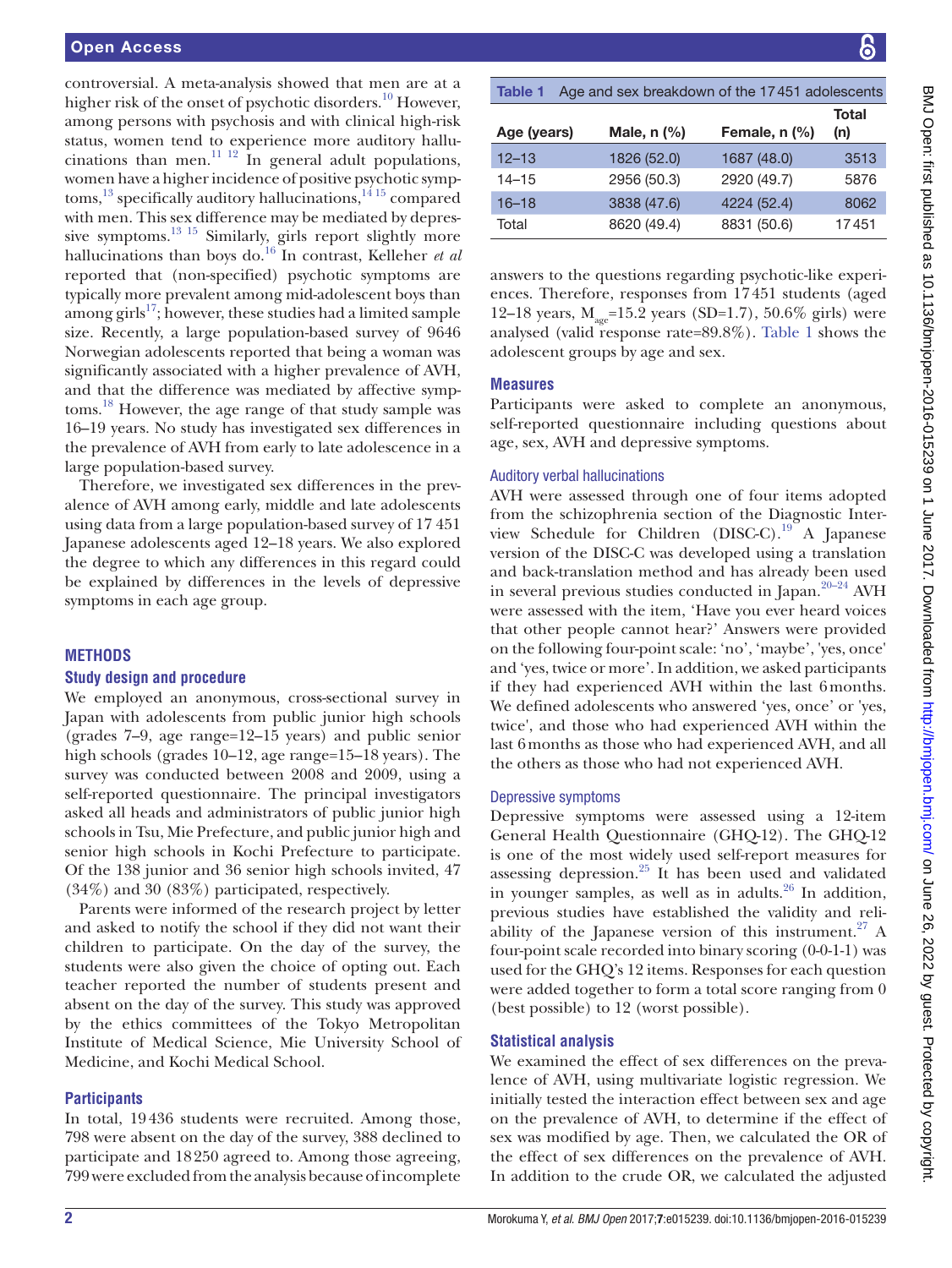

<span id="page-2-0"></span>Figure 1 Prevalence of auditory hallucinations by sex and age group.

OR after adjusting for depressive symptoms. The significance level was set to  $p<0.05$ . All statistical analyses were conducted using the IBM Statistical Package for Social Sciences (SPSS) V.21.0 for Windows (IBM, New York, USA).

#### **Results**

#### **Prevalence of AVH and depressive symptoms**

The prevalence of AVH within 6months was 5.7% among adolescents: 7.0% in early adolescence (aged 12–13 years), 6.2% in middle adolescence (aged 14–15 years) and 4.8% in late adolescence (aged 16–18 years). The GHQ-12 scores were 2.9 (SD=3.0), 3.4 (SD=3.1) and 3.9 (SD=3.2) in early, middle and late adolescence, respectively. Adopting the validated cut-off value of 3/4, the prevalence of depression was 34.3% in early adolescence, 41.5% in middle adolescence and 49.5% in late adolescence.

#### **Sex differences in the prevalence of AVH in early, middle and late adolescence**

The prevalence of AVH within the past 6months was higher among girls than boys ( $\chi^2$ =38.1, df=1, p<0.001). AVH prevalence within 6months, by sex and age group, is shown in [figure](#page-2-0) 1. Since the interaction effect between sex and age on AVH prevalence was significant (p<0.001), we conducted logistic regression analyses on each of the three age groups. Being female was significantly associated with a higher prevalence of AVH in all three age groups (early adolescence: OR=1.71, 95% CI 1.31 to 2.23;

middle adolescence: OR=1.42, 95%CI 1.14 to 1.76; late adolescence: OR=1.52, 95%CI 1.23 to 1.87) ([table](#page-2-1) 2).

#### **Sex differences in the prevalence of AVH and depressive symptoms**

After adjusting for depressive symptoms, the influence of sex differences on the prevalence of AVH did not remain significant for any of the three age groups (early adolescence: OR= $1.21$ ,  $95\%$  CI 0.92 to 1.60; middle adolescence: OR=1.00, 95%CI 0.80 to 1.25; late adolescence: OR=1.16, 95%CI 0.93 to 1.44) [\(table](#page-2-1) 2).

#### **Discussion**

This was the first study to investigate sex differences in the prevalence of AVH through early, middle and late adolescence in a large population-based survey. The results revealed that sex differences in AVH that have been observed in general adult populations are also observed among adolescents. The effect of sex was greater in early than it was in middle or late adolescence. However, for all age groups, a higher prevalence of AVH in girls may be secondary to differences in depressive symptoms.

The prevalence of AVH within the last 6months (5.7%) was comparable to that in previous results.<sup>1718</sup> Prevalence was higher in early adolescence than it was in late adolescence. This was in line with previous findings that showed that the prevalence of psychotic experiences decreases with age during adolescence.<sup>17</sup>

The prevalence of AVH was higher among female adolescents than it was among males in all three stages of adolescence. However, being female was more strongly associated with an increased prevalence of AVH in early adolescence than it was in middle to late adolescence. Moreover, the effect of being female on the prevalence of AVH did not remain after controlling for the GHQ score.

Bidirectional associations between AVH and depressive symptoms may be hypothesised. Adolescents with AVH may be more distressed because of their AVH; on the other hand, depressive symptoms may make adolescents more vulnerable to psychotic experiences. Adverse experiences (eg, child abuse) may be underlying the association between AVH and depression, as noted in a previous review.<sup>[5](#page-3-3)</sup> Women with psychosis have proven more likely to report abuse experiences during childhood and adolescence.<sup>[28](#page-4-8)</sup> Those with adverse experiences are more prone to internalising difficulties compared with men.<sup>[29](#page-4-9)</sup>

<span id="page-2-1"></span>

| Table 2<br>Logistic regression for sex differences in predicting auditory hallucination |                         |                           |         |      |                           |         |  |  |  |
|-----------------------------------------------------------------------------------------|-------------------------|---------------------------|---------|------|---------------------------|---------|--|--|--|
|                                                                                         | <b>Unadjusted model</b> |                           |         |      | Adjusted model*           |         |  |  |  |
| Age (years)                                                                             | ΟR                      | 95% CI                    | p Value | ΟR   | 95% CI                    | p Value |  |  |  |
| $12 - 13$                                                                               | 1.71                    | $(1.31 \text{ to } 2.23)$ | < 0.001 | 1.21 | $(0.92 \text{ to } 1.60)$ | 0.178   |  |  |  |
| $14 - 15$                                                                               | 1.42                    | $(1.14 \text{ to } 1.76)$ | 0.001   | 1.00 | $(0.80 \text{ to } 1.25)$ | 0.983   |  |  |  |
| $16 - 18$                                                                               | .52                     | $(1.23 \text{ to } 1.87)$ | < 0.001 | 1.16 | $(0.93 \text{ to } 1.44)$ | 0.188   |  |  |  |

\*Adjusted for depressive symptoms assessed using GHQ-12 scores. GHQ-12, 12-item General Health Questionnaire.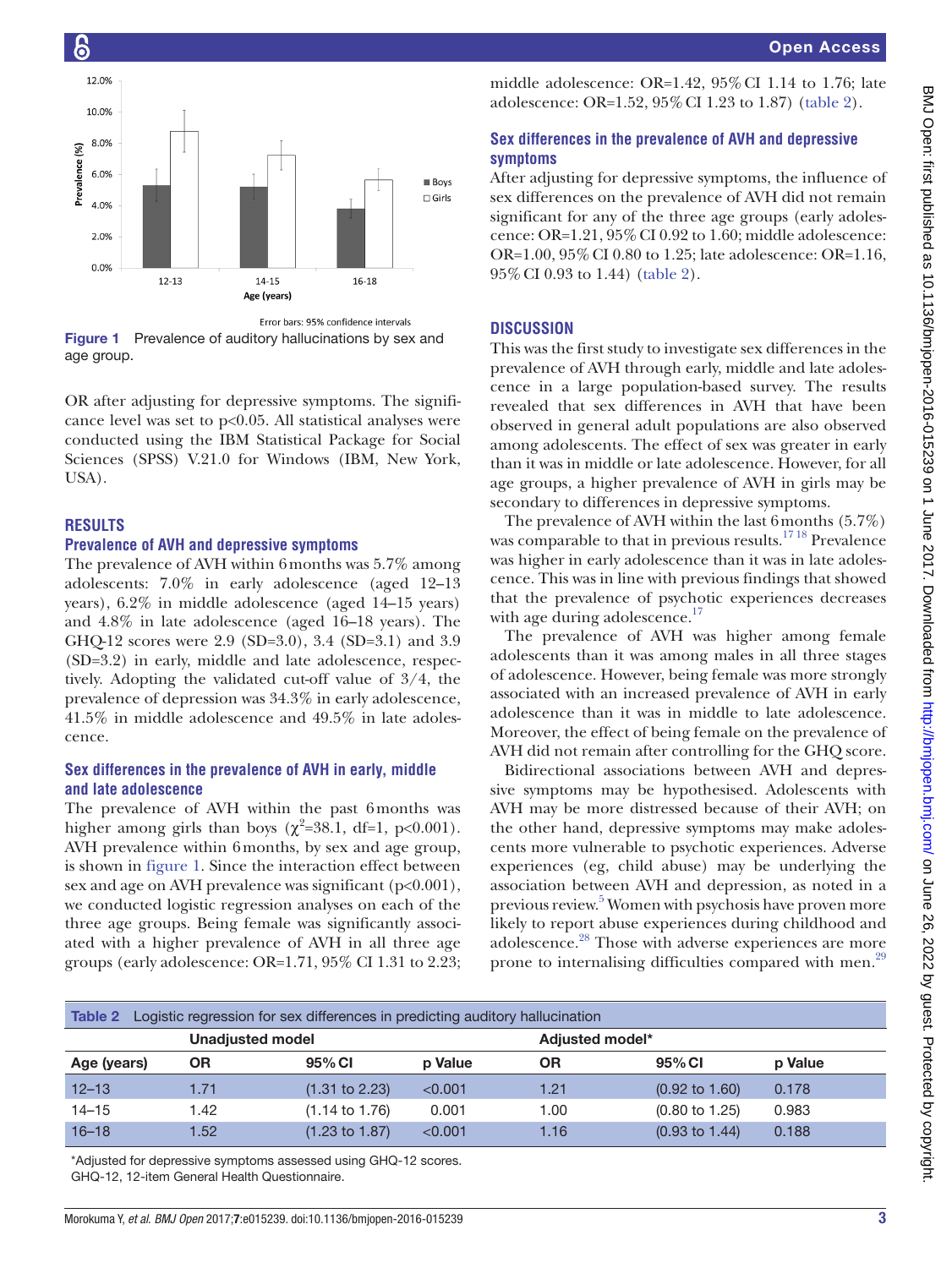Taken together, there may be a differential interaction of early trauma with biological factors (eg, genetic variations, hormonal factors) between men and women. In studies, adolescent girls were more vulnerable to hypothalamic–pituitary–adrenal axis dysregulation compared with boys, $30$  in particular after exposure to child abuse,  $31$ which potentially led to depression $30$  and psychotic symptoms at a later stage.<sup>32 33</sup> Unfortunately, our cross-sectional data would not allow any further differentiation in causal relationships.

Several limitations of our study should be noted. First, information was not available about further confounding factors that may be associated with AVH, such as socioeconomic status, family circumstances, abuse history, personality disorders or substance abuse. Second, although we had good compliance among high school students (83%) in Kochi Prefecture, we could not achieve the same levels of participation in junior high schools in Tsu City and Kochi Prefecture, where only 47 (34%) of the 138 junior high schools agreed to participate. This was because of refusal by the Educational Committee in Kochi Central City, which supervises most junior high schools in our targeted regions. Lastly, as noted above, we used a cross-sectional sample; therefore, we could not identify causal relationships between sex, depressive symptoms and AVH. Follow-up studies are needed to address these issues.

Despite these limitations, this study has significant strengths. First, this was one of the largest studies to date to examine the prevalence of psychotic experiences among adolescents. Second, we examined this phenomenon through three distinct stages of adolescence, enabling us to examine the effect of sex and depressive symptoms across different age ranges.

This study has some practical implications. Teachers and specialists in adolescent mental health are advised to be warier of both hallucinatory experiences and depressive symptoms among adolescents. AVH are more prevalent than earlier believed and are more frequent among girls than they are among boys. Understanding this may allow teachers and specialists to more effectively identify and help those in distress.

Acknowledgements We are grateful to all the adolescents who took part in this study, as well as the Board of Education of Tsu City and Kochi Prefecture for their cooperation and assistance in conducting this research.

Contributors YMorokuma, KE, AN, SY, SA, YMorimoto, MN, YO, TAF, SM and SS conceptualised the study. YMorokuma, KE, AN, SY, TAF and SS wrote the first draft of the manuscript. YMorokuma, KE, AN and SY conducted the statistical analyses. SY, SS and AN helped in the design of the study and the management of the database. SS and AN managed the survey process in the field. All authors contributed to and have approved the final manuscript.

Funding This study was supported by a Japan Scientific Research Grant from the Ministry of Health, Labour and Welfare (#H19-kokoro-ippan-012); a Japan Scientific Research Grant on an Innovative Area from the Ministry of Education, Culture, Sports, Science and Technology (MEXT KAKENHI 23118002); a Japan Scientific Research Grant on an Innovative Area from the Japan Society for the Promotion of Science (JSPS KAKENHI 16H06395, 16H06398, 16K21720); a Grant-in-Aid for Challenging Exploratory Research from the Japan Society for the Promotion of Science (JSPS KAKENHI 16K13499); a Grant-in-Aid for Scientific Research (B) (KAKENHI) from the Japan Society for the Promotion of Science (JSPS KAKENHI

16H03745); and a Tokyo Metropolitan Institute of Medical Science Project Grant (Kokoronokenko H27-H31).

Competing interests None declared.

Patient consent Obtained.

Ethics approval This study was approved by the ethics committees of the Tokyo Metropolitan Institute of Medical Science, Mie University School of Medicine and Kochi Medical School.

Provenance and peer review Not commissioned; externally peer reviewed.

Data sharing statement This study was planned and conducted in accordance with the ethics committee of the Tokyo Metropolitan Institute of Medical Science. When applying to the research ethics committee for our data set, we did not request this to be released as public data. However, the data can made available to all interested researchers upon request to SY.

Open Access This is an Open Access article distributed in accordance with the Creative Commons Attribution Non Commercial (CC BY-NC 4.0) license, which permits others to distribute, remix, adapt, build upon this work non-commercially, and license their derivative works on different terms, provided the original work is properly cited and the use is non-commercial. See: [http://creativecommons.org/](http://creativecommons.org/licenses/by-nc/4.0/) [licenses/by-nc/4.0/](http://creativecommons.org/licenses/by-nc/4.0/)

© Article author(s) (or their employer(s) unless otherwise stated in the text of the article) 2017. All rights reserved. No commercial use is permitted unless otherwise expressly granted.

#### **References**

- <span id="page-3-0"></span>1. van Os J, Linscott RJ, Myin-Germeys I, *et al*. A systematic review and meta-analysis of the psychosis continuum: evidence for a psychosis proneness-persistence-impairment model of psychotic disorder. *[Psychol Med](http://dx.doi.org/10.1017/S0033291708003814)* 2009;39:179–95.
- 2. Rubio JM, Sanjuán J, Flórez-Salamanca L, *et al*. Examining the course of hallucinatory experiences in children and adolescents: a systematic review. *[Schizophr Res](http://dx.doi.org/10.1016/j.schres.2012.03.012)* 2012;138:248–54.
- <span id="page-3-1"></span>3. Kelleher I, Connor D, Clarke MC, *et al*. Prevalence of psychotic symptoms in childhood and adolescence: a systematic review and meta-analysis of population-based studies. *[Psychol Med](http://dx.doi.org/10.1017/S0033291711002960)* 2012;42:1857–63.
- <span id="page-3-2"></span>4. Kelleher I, Harley M, Murtagh A, *et al*. Are screening instruments valid for psychotic-like experiences? A validation study of screening questions for psychotic-like experiences using in-depth clinical interview. *[Schizophr Bull](http://dx.doi.org/10.1093/schbul/sbp057)* 2011;37:362–9.
- <span id="page-3-3"></span>5. Edelsohn GA. Hallucinations in children and adolescents: considerations in the emergency setting. *[Am J Psychiatry](http://dx.doi.org/10.1176/ajp.2006.163.5.781)* 2006;163:781–5.
- <span id="page-3-4"></span>6. Bartels-Velthuis AA, van de Willige G, Jenner JA, *et al*. Course of auditory vocal hallucinations in childhood: 5-year follow-up study. *[Br](http://dx.doi.org/10.1192/bjp.bp.110.086918)  [J Psychiatry](http://dx.doi.org/10.1192/bjp.bp.110.086918)* 2011;199:296–302.
- <span id="page-3-5"></span>7. Jardri R, Bartels-Velthuis AA, Debbané M, *et al*. From phenomenology to neurophysiological understanding of hallucinations in children and adolescents. *[Schizophr Bull](http://dx.doi.org/10.1093/schbul/sbu029)* 2014;40(Suppl 4)S221–32.
- 8. Maijer K, Palmen SJ, Sommer IE. Children seeking help for auditory verbal hallucinations; who are they? *[Schizophr Res](http://dx.doi.org/10.1016/j.schres.2016.10.033)* 2016.
- <span id="page-3-6"></span>Keshavan MS, Development KMS. Development, disease and degeneration in schizophrenia: a unitary pathophysiological model. *[J](http://dx.doi.org/10.1016/S0022-3956(99)00033-3)  [Psychiatr Res](http://dx.doi.org/10.1016/S0022-3956(99)00033-3)* 1999;33:513–21.
- <span id="page-3-7"></span>10. Aleman A, Kahn RS, Selten JP. Sex differences in the risk of schizophrenia: evidence from meta-analysis. *[Arch Gen Psychiatry](http://dx.doi.org/10.1001/archpsyc.60.6.565)* 2003;60:565–71.
- <span id="page-3-8"></span>11. Thorup A, Albert N, Bertelsen M, *et al*. Gender differences in firstepisode psychosis at 5-year follow-up–two different courses of disease? Results from the OPUS study at 5-year follow-up. *[Eur](http://dx.doi.org/10.1016/j.eurpsy.2012.11.005)  [Psychiatry](http://dx.doi.org/10.1016/j.eurpsy.2012.11.005)* 2014;29:44–51.
- 12. Waford RN, MacDonald A, Goines K, *et al*. Demographic correlates of attenuated positive psychotic symptoms. *[Schizophr Res](http://dx.doi.org/10.1016/j.schres.2015.04.035)* 2015;166:31–6.
- <span id="page-3-9"></span>13. Maric N, Krabbendam L, Vollebergh W, *et al*. Sex differences in symptoms of psychosis in a non-selected, general population sample. *[Schizophr Res](http://dx.doi.org/10.1016/S0920-9964(02)00380-8)* 2003;63:89–95.
- <span id="page-3-10"></span>14. Shevlin M, Murphy J, Dorahy MJ, *et al*. The distribution of positive psychosis-like symptoms in the population: a latent class analysis of the National Comorbidity Survey. *[Schizophr Res](http://dx.doi.org/10.1016/j.schres.2006.09.014)* 2007;89:101–9.
- 15. Tien AY. Distributions of hallucinations in the population. *[Soc](http://dx.doi.org/10.1007/BF00789221)  [Psychiatry Psychiatr Epidemiol](http://dx.doi.org/10.1007/BF00789221)* 1991;26:287–92.